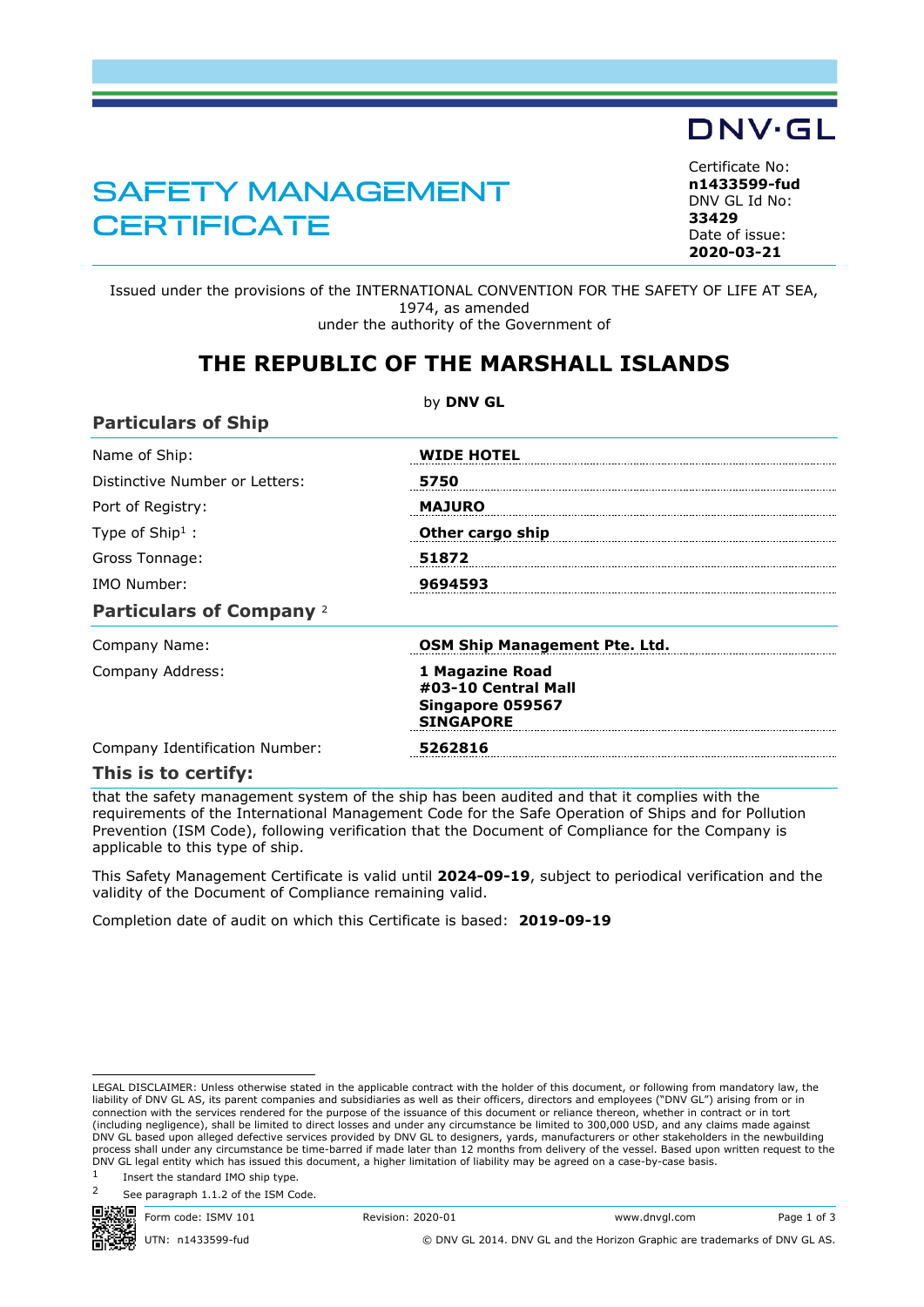<span id="page-1-0"></span>Certificate No: **[n1433599-fud](#page-0-0)** Date of issue: **[2020-03-21](#page-1-0)**

for **DNV GL**

|                                                           | <b>ANSWER DRY.</b><br>BOOK DRY. | <b>JFE. PROPE</b><br>This document is signed electronically in accordance with IMO<br>FAL.5/Circ.39/Rev.2. Validation and authentication can be<br>obtained from trust.dnvgl.com by using the Unique Tracking<br>$\frac{1}{2}$ Number (UTN): $n1433599$ -fud and ID: 33429 |
|-----------------------------------------------------------|---------------------------------|----------------------------------------------------------------------------------------------------------------------------------------------------------------------------------------------------------------------------------------------------------------------------|
|                                                           |                                 | Jun Hee Heo                                                                                                                                                                                                                                                                |
|                                                           |                                 | <b>Auditor</b>                                                                                                                                                                                                                                                             |
|                                                           |                                 |                                                                                                                                                                                                                                                                            |
|                                                           |                                 |                                                                                                                                                                                                                                                                            |
|                                                           |                                 |                                                                                                                                                                                                                                                                            |
| <b>Endorsement for intermediate verification</b>          |                                 | S                                                                                                                                                                                                                                                                          |
| THIS IS TO CERTIFY:<br>ISM Code.                          |                                 | that at the periodical verification in accordance with regulation IX/6.1 of the Convention and paragraph<br>13.8 of the ISM Code, the safety management system was found to comply with the requirements of the                                                            |
| Intermediate Verification<br>(to be completed between the |                                 |                                                                                                                                                                                                                                                                            |
|                                                           |                                 |                                                                                                                                                                                                                                                                            |
| Stamp                                                     |                                 | Auditor, DNV GL                                                                                                                                                                                                                                                            |
| <b>Additional verification (if required)</b>              |                                 | AV                                                                                                                                                                                                                                                                         |
| Additional verification*:                                 |                                 |                                                                                                                                                                                                                                                                            |
|                                                           |                                 |                                                                                                                                                                                                                                                                            |
| Stamp                                                     |                                 |                                                                                                                                                                                                                                                                            |
| Additional verification*:                                 |                                 |                                                                                                                                                                                                                                                                            |
|                                                           |                                 |                                                                                                                                                                                                                                                                            |
| Stamp                                                     |                                 | Auditor, DNV GL                                                                                                                                                                                                                                                            |
| Additional verification*: Place:                          |                                 |                                                                                                                                                                                                                                                                            |
|                                                           |                                 |                                                                                                                                                                                                                                                                            |
| Stamp                                                     |                                 | Auditor, DNV GL                                                                                                                                                                                                                                                            |
| A.1071(28).                                               |                                 | * If applicable. Reference is made to the relevant provisions of section 4.3 "Initial Verification" of the Revised Guidelines on<br>Implementation of the International Safety Management (ISM) Code by Administrations adopted by the Organization by resolution          |

Issued at **Busan, Republic of Korea** on **2020-03-21**